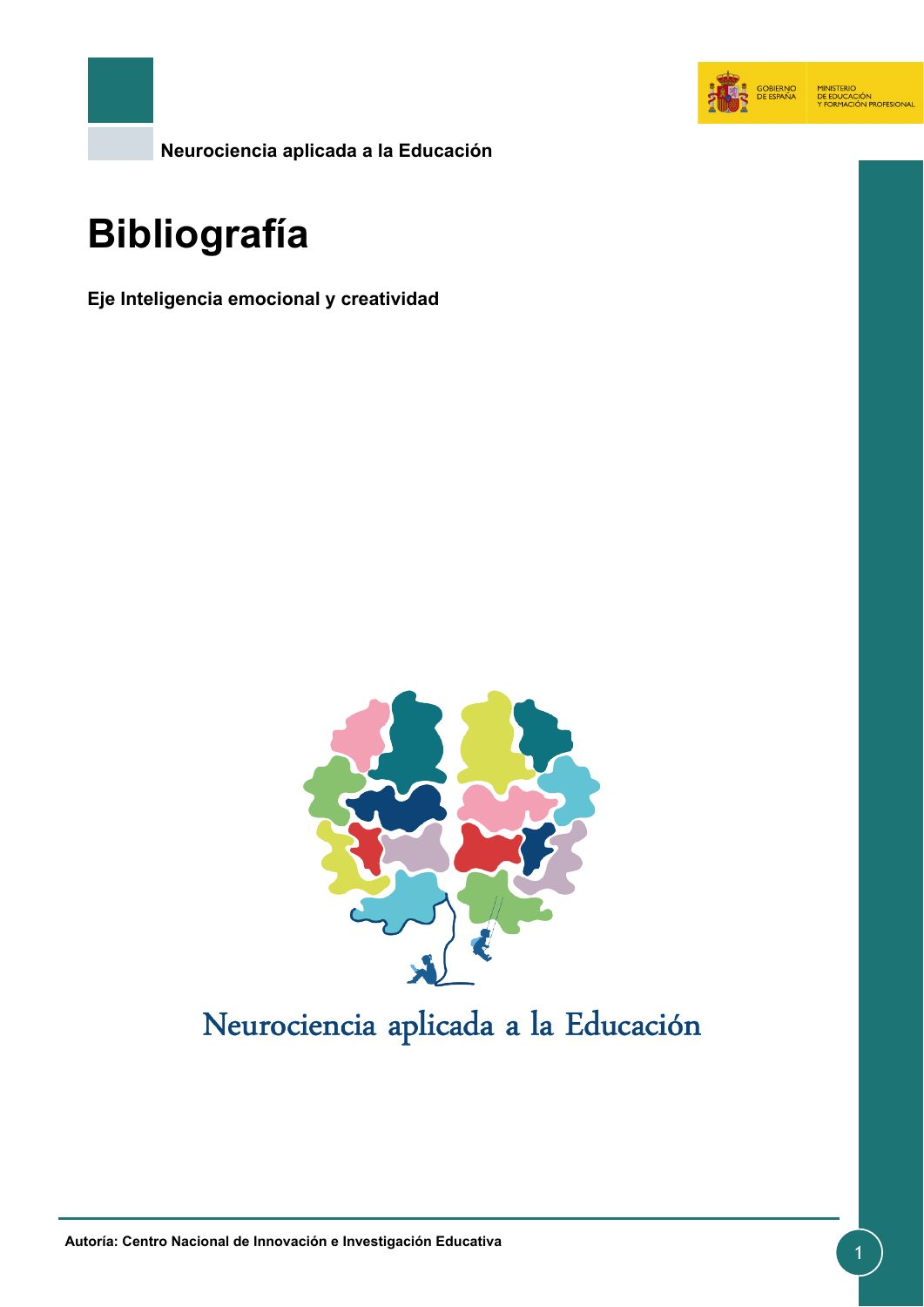

### **Bibliografía**

- Arnold, M.B. (1960a). *Emotion and Personality: Psychological Aspects* (Vol. 1). New York: Columbia University Press.
- Arnold, M.B. (1960b). *Emotion and Personality: Neurological and Psychological Aspects* (Vol. 2). New York: Columbia University Press.
- Armbruster, B. B. (1989). Metacognition in creativity. En J. A. Glover, R. R.. Ronning, C. R. Reynolds (Eds.), *Handbook of Creativity* (pp. 177 – 182). New York, NY: Plenum.
- Amabile, T. M. (1983). The social psychology of creativity: A componential conceptualization. *Journal of personality and social psychology, 45(2*), 357.
- Amabile, T. M. (1985). Motivation and creativity: Effects of motivational orientation on creative writers. *Journal of Personality and Social Psychology, 48(2),* 393-399.
- Bard, P. (1929). *The central representation of the sympathetic system*. *Archives of Neurology and Psychiatric, 22,* 230-246.
- Bard, P. y Mountcastle, V.B. (1948). *Some forebrain mechanisms involved in expression of rage with special reference to suppression of angry behavior*. *Research Publictions Association for Research in Nervous and Mental Disease, 27,* 362- 404.
- Bar-On, R. (2006). The Bar-On model of emotional-social intelligence (ESI). *Psicothema, 18 Suppl*, 13-25.
- Bechara, A., Damasio, H., Damasio, A.R., y Lee, G.P. (1999). Different contributions of the human amygdala and ventromedial prefrontal cortex to decision-making. *Journal of Neuroscience*, 19, 5473-5481.
- Boyatzis, R., y Sala, F. (2004). The Emotional Competency Inventory (ECI). En G. Geher (coord.), *Measuring emotional intelligence: Common ground and controversy* (Vol. 143-178). Hauppauge, NY: Nova Science Publishers.
- Brackett, M. A., Mayer, J. D., y Warner, R. M. (2004). Emotional intelligence and its relation to everyday behaviour. *Personality and Individual Differences, 36*, 1387-1402.
- Brackett, M. A., Rivers, S. E., Maurer, M., Elbertson, N. A., & Kremenitzer, J. P. (2011). Creating emotionally literate learning environments. En M. A. Brackett, J. P. Kremenitzer, M. Maurer, S. E. Rivers, N. A. Elberston & M. D. Carpenter (eds.), *Creating emotionally literate learning environments* (pp. 1-21). Port Chester, NY: National Professional Resources, Inc.
- Brackett, M. A., Rivers, S. E., Reyes, M. R., & Salovey, P. (2012). Enhancing academic performance and social and emotional competence with the RULER feeling words curriculum. *Learning and Individual Differences*, *22*(2), 218-224. Recuperado de [http://ei.yale.edu/wp-content/](http://ei.yale.edu/wp-content/uploads/2013/09/pub185_LAIDarticle_2012.pdf) [uploads/2013/09/pub185\\_LAIDarticle\\_2012.pdf](http://ei.yale.edu/wp-content/uploads/2013/09/pub185_LAIDarticle_2012.pdf)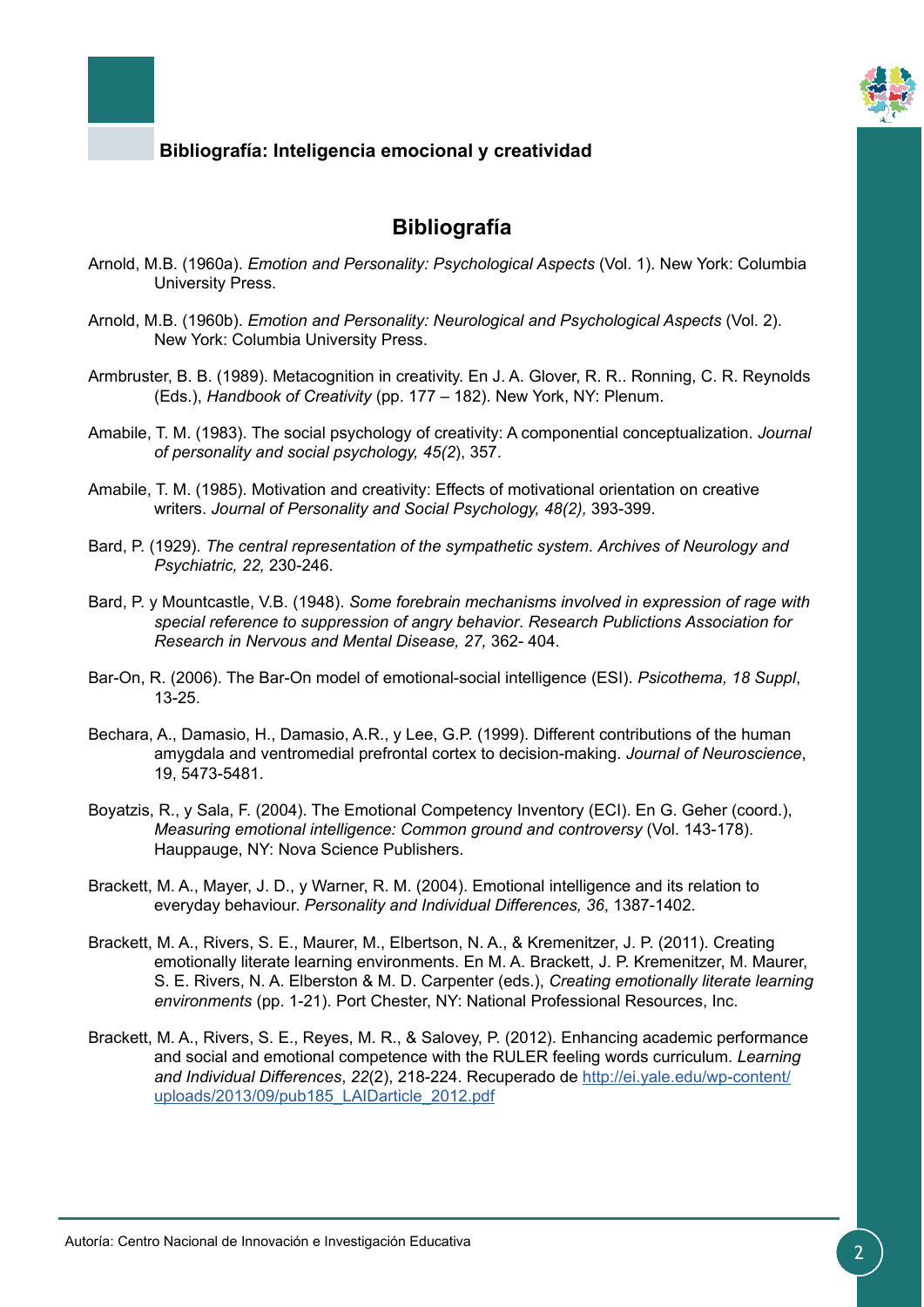

- Brackett, M., Cook., M., Elbertson, N., Bausseron, E., Castillo, R., y Salovey, P. (2013). "Emotional Intelligence: Reconceptualizing the Cognition-Emotion Link". *Handbook of Cognition and Emotion* (365-379). En Robinson *et al*. (eds.). New York: Guilford Press. ISBN 978-1-4625- 0999-7.
- Brackett, M., Elbertson, N., y Rivers, S. (2015). *Appliying theory to the development of approaches to SEL*. En Durlak, J. A., Domitrovich, C. E., Weissberg, R. P., & Gullotta, T. P. (eds.). *The handbook of social and emotional learning*. New York, NY: The Guilford Press.
- Burgaleta, R. (1991). Creatividad. En J. Mayor y J.L. Pinillos (eds.), *Tratado de psicología general. Vol. 5 Pensamiento e inteligencia* (pp. 383-410). Madrid: Alhambra.
- Cabello, R., Castillo-Gualda, R., Rueda, P., & Fernández-Berrocal, P. (2016). *Mejorar la Inteligencia Emocional de los adolescentes. Programa INTEMO +*. Ediciones Pirámide, Madrid.
- Cacioppo, J.T.; Gardner, W.L. (1999). Emotion. *Annual Review of Psychology*, 50, 191-214. doi[:10.1146/annurev.psych.50.1.191](https://doi.org/10.1146/annurev.psych.50.1.191)
- Cacioppo, J.T., Berntson, G.G., Larsen, J.T., Poehlmann, K.M. e Ito, T.A. (2000). The psychophysiology of emotion. En M. Lewis y J.M. Haviland-Jones (eds.), *Handbook of emotions*. Second edition (pp. 173-191). New York: The Guilford Press.
- Campbell, G. S. (1974). A simple method for determining unsaturated conductivity from moisture retention data. *Soil science, 117(6),* 311-314. doi: [10.1097/00010694-197406000-00001](https://insights.ovid.com/crossref?an=00010694-197406000-00001)
- Cannon, W.B. (1915). *Bodily changes in pain, hunger, fear and rage*. New York: Harper & Row.
- Cannon, W.B. (1929). *Bodily chages in pain, hunger, fear and rage*. New York: Appleton.
- Cano Vindel, A. (1995). Orientaciones en el estudio de la emoción. En E. G., Fernández –Abascal (coord.), *Manual de motivación y emoción* (pp. 337-383). Madrid: Centro de Estudios Ramón Areces.
- Castillo R., Fernández-Berrocal P., y Brackett, M. (2013). Enhancing work engagement and teacherstudent interaction with the RULER Approach to social and emotional learning: A pilot Study. *Journal of Education and Training Studies, 1,* 263-272.
- Castillo, R., Salguero J.M., Fernández-Berrocal, P y Balluerka, N. (2013). Effects of an emotional intelligence intervention on aggression and empathy among adolescent boys and girls. *Journal of Adolescence, 36*, 883-892. doi: [10.1016/j.adolescence.2013.07.001](https://www.sciencedirect.com/science/article/pii/S0140197113000948?via%3Dihub)
- Castillo, R., Cabello, R., Herrero, M., Rodríguez-Carvajal, R., y Fernández-Berrocal, P. (2018). Social and emotional learning intervention on aggression among adolescents: the mediating roles of negative affect, anger and hostility feelings. *Journal of Research on Adolescence, 28*(1), 186-198.
- Center for the Study of Emotion and Attention [CSEA-NIMH] (1999). *The international affective picture system: Digitized photographs*. Gainesville, FL: The Center for Research in Psychophysiology, University of Florida.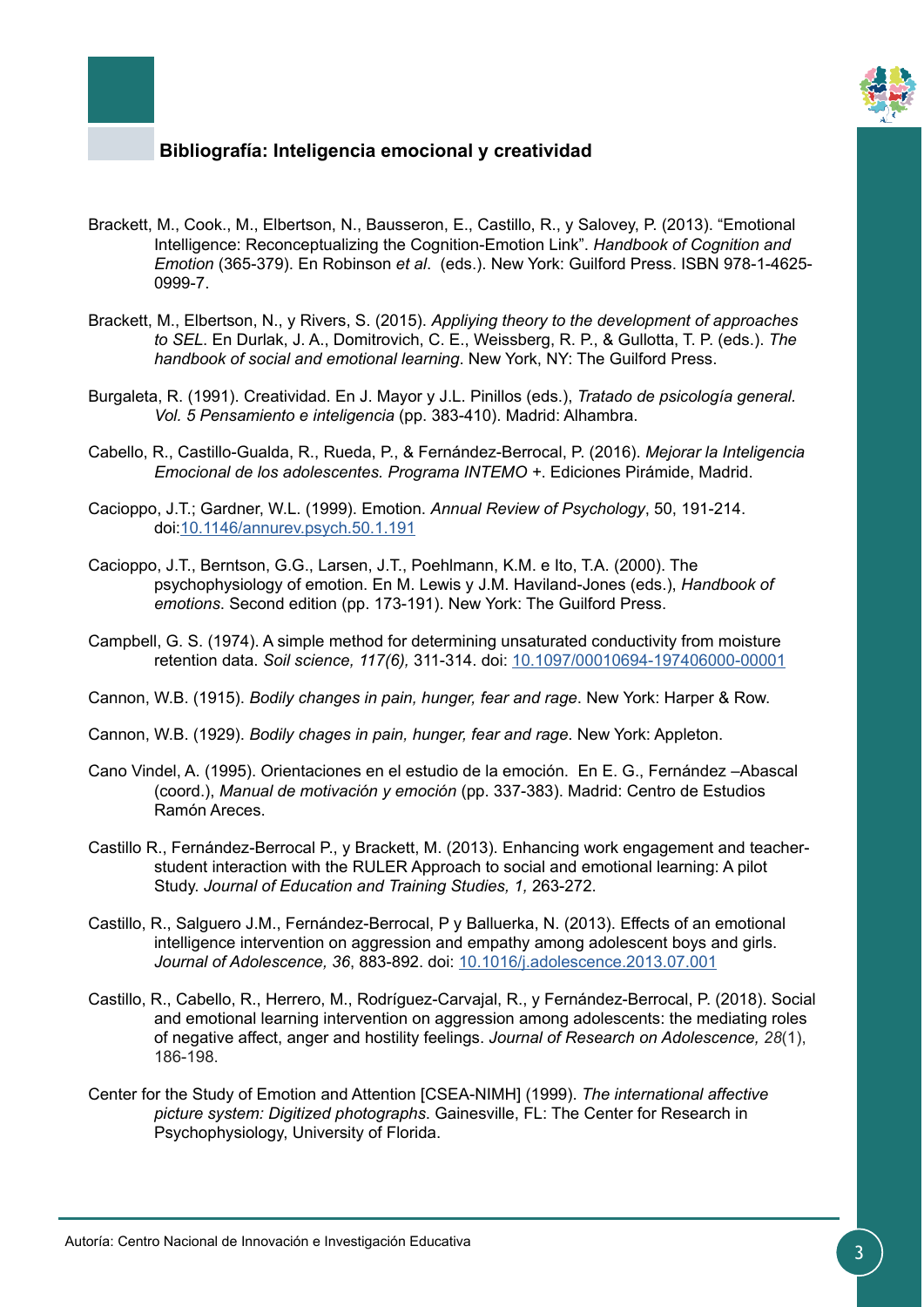

- Cha, C., y Nock, M. (2009). Emotional intelligence is a protective factor for suicidal behavior. *Journal of the American Academy of Child & Adolescent Psychiatry, 48, 422-430. doi:* [10.1097/](https://doi.org/10.1097/CHI.0b013e3181984f44) [CHI.0b013e3181984f44](https://doi.org/10.1097/CHI.0b013e3181984f44)
- Csikszentmihalyi, M. (1988). Motivation and creativity: Toward a synthesis of structural and energistic approaches to cognition.*New Ideas in psychology, 6(2),* 159-176. doi: [10.1016/0732-](https://doi.org/10.1016/0732-118X(88)90001-3) [118X\(88\)90001-3](https://doi.org/10.1016/0732-118X(88)90001-3)
- Csikszentmihalyi, M. (1996), *Creativity: Flow and the Psychology of Discovery and Invention*, HarperCollins, New York.
- Collaborative for Academic, Social and Emotional Learning. (2005). *Safe and sound: an educational*  leader's guide to evidence based social and emotional learning (SEL) programs, Illinois edition. Chicago, IL: Author.
- Damasio, A.R. (1994). *Descartes' error: Emotion, reason and the human brain*. New York: Avon Books (Traduc. en castellano, 1996. Barcelona: Grijalbo).
- Darwin, C. (1872). *The expression of the emotions in man and animals*. London: John Murray. (Traducción en Alianza Editorial, Madrid, 1984).
- Davidson, R.J., Jackson, D.C. y Kalin, N.H. (2000). *Emotion, plasticity, contest and regulation: Perspectives from affective neuroscience. Psychological Bulletin, 126,* 890-909.
- Diener, E. (1999). Introduction to the special section on the structure of emotion. *Journal of Personality and Social Psychology*, 76, 803-804. doi: [10.1037//0022-3514.76.5.803](http://psycnet.apa.org/doiLanding?doi=10.1037%2F0022-3514.76.5.803)
- Duchenne de Bologne, G.B (1990). *The mechanism of human facial expression* (Trad. R.A. Curhbertson). New York: Cambrigde University Press (Original publicado en 1862).
- Durlak, J. A., Weissberg, R. P., Dymnicki, A. B., Taylor, R. D., y Schellinger, K. B. (2011). The impact of enhancing students' social and emotional learning: A meta-analysis of school-based universal interventions. *Child Development, 82*, 405-432. doi: [10.1111/j.1467-](https://doi.org/10.1111/j.1467-8624.2010.01564.x) [8624.2010.01564.x](https://doi.org/10.1111/j.1467-8624.2010.01564.x)
- Durlak, J. A., Domitrovich, C. E., Weissberg, R. P., & Gullotta, T. P. (eds.). (2015). *The handbook of social and emotional learning*. New York, NY: The Guilford Press.
- Ekman, P. y Friesen, W.V. (1971). Constants across cultures in the face and emotion. *Journal of Personality and Social Psychology, 17*, 124-129. doi: [10.1037/h0030377](http://psycnet.apa.org/doiLanding?doi=10.1037%2Fh0030377)
- Ekman, P. y Friesen, W.V. (1978). *The facial action coding system (FACS)*. Palo Alto, CA: Consulting Psychologists Press.
- Esquivel, G. B. (1995). Teacher behaviors that foster creativity. Educational Psychology Review, 7(2), 185-202.
- Estrada, C. A., Isen, A. M., & Young, M. J. (1997). Positive affect facilitates integration of information and decreases anchoring in reasoning among physicians. *Organizational Behavior and Human Decision Processes, 72,* 117–135.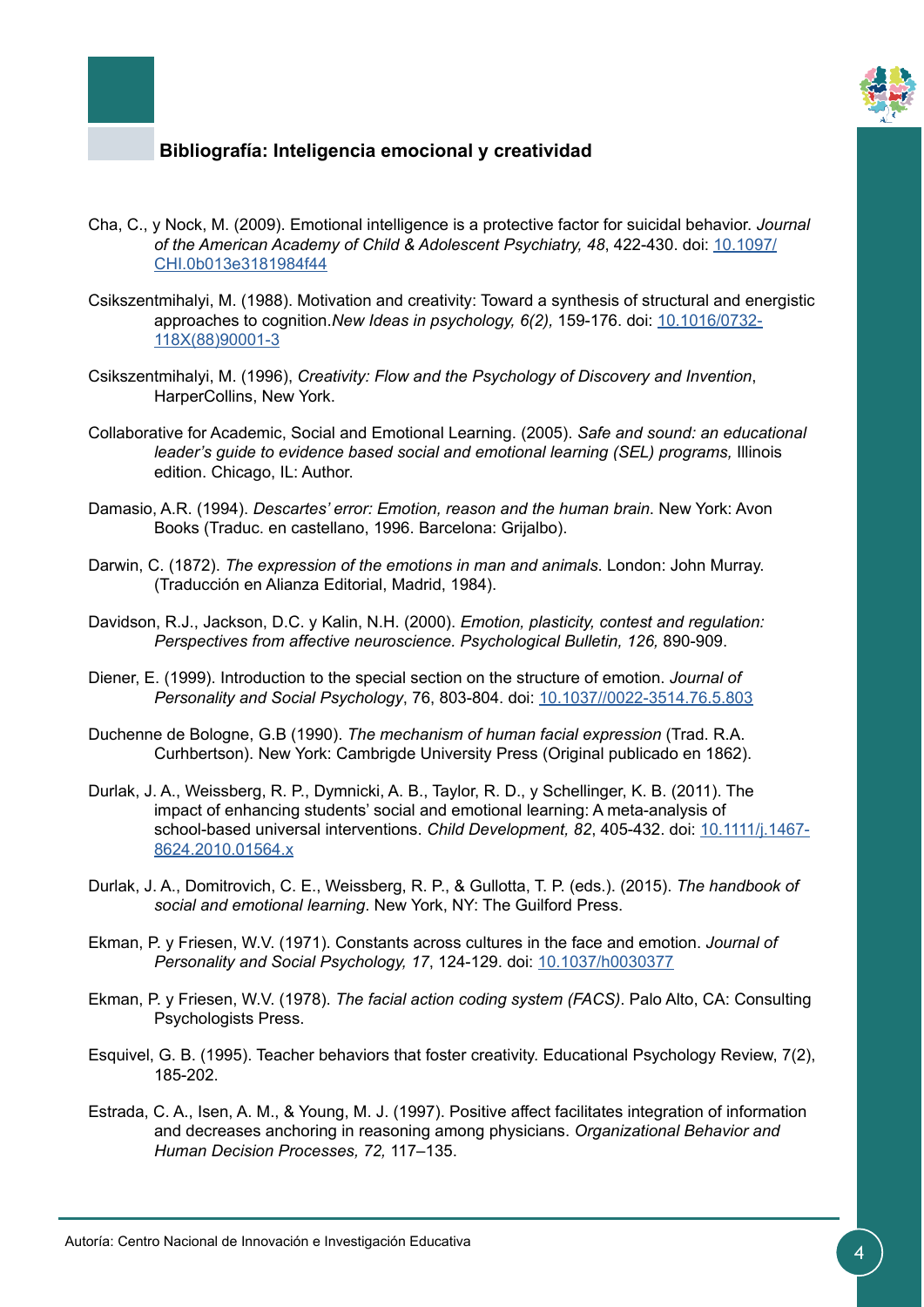

- Extremera, N., & Fernández-Berrocal, P. (2009). *Test de Inteligencia Emocional de Mayer Salovey Caruso*. Madrid: TEA Ediciones*.*
- Fehr, B. y Russell, J.A. (1984). Concept of emotion viewed from a prototype perspective. *Journal of Experimental Psychology: General, 113,* 464-486.
- Fernández-Abascal, E. y Cano Vindel, A. (1995). Actividad cognitiva. En E. G., Fernández-Abascal (Cord.), *Manual de motivación y emoción* (pp. 117-160). Madrid: Centro de Estudios Ramón Areces.
- Fernández-Abascal, E.G. y F. Palmero (1995). Activación. En E. G., Fernández –Abascal (coord.), *Manual de motivación y emoción* (pp. 56-111). Madrid: Centro de Estudios Ramón Areces.
- Fernández-Berrocal, P., Extremera, N. y Ramos, N. (2004). Validity and reliability of the Spanish modified versión of the Trait Meta-Mood Scale. *Psychological Report*, 94, 751-755.
- Fernández-Dols, J.M., Iglesias Dorado, J., Mallo Carrera, M. J. (1990). Comportamiento no verbal y emoción. En J.L. Pinillos y J. Mayor (eds.), Tratado de psicología general. Volumen 8: Motivación y emoción (pp. 255-307). Madrid: Alhambra.
- Ferrándiz, Carmen; Hernández, Daniel; Bermejo, Rosario; Ferrando, Mercedes; Sáinz, Marta; (2012). Social and Emotional Intelligence in Childhood and Adolescence: Spanish Validation of a Measurement Instrument. *Revista de Psicodidáctica,* 309-339.
- Frijda, N.H. (1986). *The emotions*. Cambridge: Cambridge University Press.
- Frijda, N.H. (1988). The laws of emotion. *American Psychologist, 43*, 349-358.
- Garnham, A., & Oakhill, J. (1994). *Thinking and reasoning*. Basil Blackwell.
- Getzels, J. W., & Csikszentmihalyi, M. (1976). *The creative vision: A longitudinal study of problem finding in art*. New York: Wiley.
- Goleman, D. (1995). *Emotional intelligence*. New York: Bantam Books.
- Guilford, J. (1950), Creativity. *American Psychologist*, Vol. 5, No. 9, 444-454.
- Hagelskamp, C., Brackett, M. A., Rivers, S. E., & Salovey, P. (2013). Improving classroom quality with the ruler approach to social and emotional learning: Proximal and distal outcomes. *American Journal of Community Psychology*, *51*(3-4), 530-543. Recuperado de [http://ei.yale.edu/wp-content/uploads/2013/09/How-RULER-Improves-Classroom-Culture.](http://ei.yale.edu/wp-content/uploads/2013/09/How-RULER-Improves-Classroom-Culture.pdf) [pdf](http://ei.yale.edu/wp-content/uploads/2013/09/How-RULER-Improves-Classroom-Culture.pdf)
- Hayes J.R. (1989) Cognitive Processes in Creativity. In: Glover J.A., Ronning R.R., Reynolds C.R. (eds) *Handbook of Creativity. Perspectives on Individual Differences*. Boston, MA: Springer.
- Hennessey, B. A. (1995). Social, environmental, and developmental issues and creativity. *Educational Psychology Review, 7(2),* 163-183.
- Iglesias, J., Naranjo, J. M., Picazo, C. y Ortega, J. E. (1984). La cara y la emoción: datos para una réplica. *Estudios de Psicología*, 18, 101-111.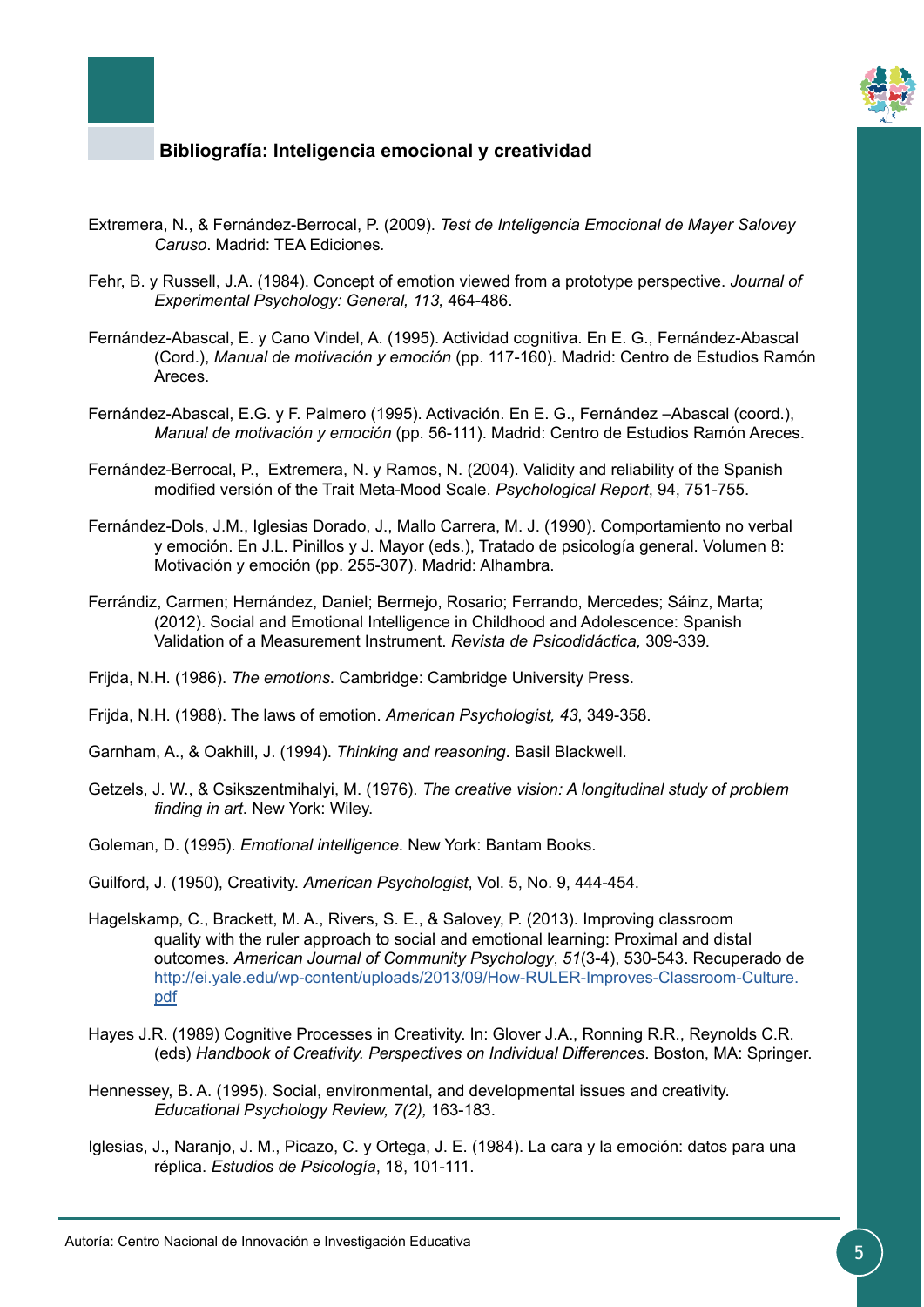

- Isen, A. M. (2008). Some ways in which positive affect influences decision making and problem solving. En M. A. Lewis, J. M. Haviland-Jones & L. Feldman-Barratt (eds.), *Handbook of emotions, (pp.548-574)*. New York: Guilford Press.
- Izard, C. E. (1971). *The face of emotion*. New York: Appleton, Century-Crofts.
- Izard, C. E. (1977). *Human emotions*. New York: Plenum Press.
- Izard, C. E. (1979). *The maximally discriminative facial movement coding system (MAX)*. University of Delaware, Neward: Instructional Resources Center.
- Izard, C. E. (1984). *Emotion-cognition relationships and human development*. En C.E. Izard, J. Kagan y R.B. Zajonc (eds.), Emotion, cognition and behavior (pp. 17-37). Cambridge: Cambridge University Press.
- Izard, C.E. (1991). *The Psychology of emotions*. New York: Plenum Press.
- James, W. (1884). What is an emotion? *Mind*, 9, 188-205 (traducción en 1985 en *Estudios de Psicología*, 20).
- Jennings, P. A., & Greenberg, M. T. (2009). The prosocial classroom: Teacher social and emotional competence in relation to student and classroom outcomes. *Review of Educational Research, 79* (1), 491-525. Recuperado de [http://bottemabeutel.com/wp-content/](http://bottemabeutel.com/wp-content/uploads/2014/01/Jennings-Greenberg_Teacher-social-and-emotional-competence.pdf) [uploads/2014/01/Jennings-Greenberg\\_Teacher-social-and-emotional-competence.pdf](http://bottemabeutel.com/wp-content/uploads/2014/01/Jennings-Greenberg_Teacher-social-and-emotional-competence.pdf)
- Keltner, D. y Ekman, P. (2000). Facial expression of emotion. En M. Lewis y J.M. Haviland-Jones (eds.), *Handbook of emotions*. Second edition (pp. 236-249). New York: The Guilford Press.
- Kluver, H. Y Bucy, P.C. (1937). "Psychic blindness" and other symptoms following bilateral temporal lobectomy in rhesus monkeys. *American Journal of Physiology*, 119, 352-353.
- Lacey, J. I. (1967). Somatic response patterning and stress: Some revisions of activation theory. En M.H. Appley y R. Trumbull (eds.), *Psychological stress: Issues in research* (pp. 14-37). New York: Appleton-Century Crofts.
- Lang, P. J. (1968). Fear reduction and fear behavior: problems in treating a construct. En J. M. Shilen (Ed.), *Research in Psychotherapy*. Vol. III (pp. 90-102). Washington: American Psychological Association.
- Lang, P. J. (1978). Anxiety: Toward a psychophysiological definition. En H.S. Akiskal y W.L. Webb (eds.), *Psychiatric diagnosis: Explorations of biological predictiors*. New York: Spectrum.
- Lang, P. J. (1984). Cognition in emotion: Concept and action. En C.E. Izard, J. Kagan, y R.B. Zajonc (eds.), *Emotions, cognition and behavior*. New York: Cambrigde University Press.
- Lang, P. J. (1995). The emotion probe. Studies of motivation and attention. *American Psychologist*, 50, 372-385.
- Lange, C. G. (1885 / 1922). *The emotions*. Baltimore: Williams & Wilkins.
- Lave, J. and E. Wenger (1991), *Situated Learning: Legitimate Peripheral Participation*, Cambridge University Press, Cambridge.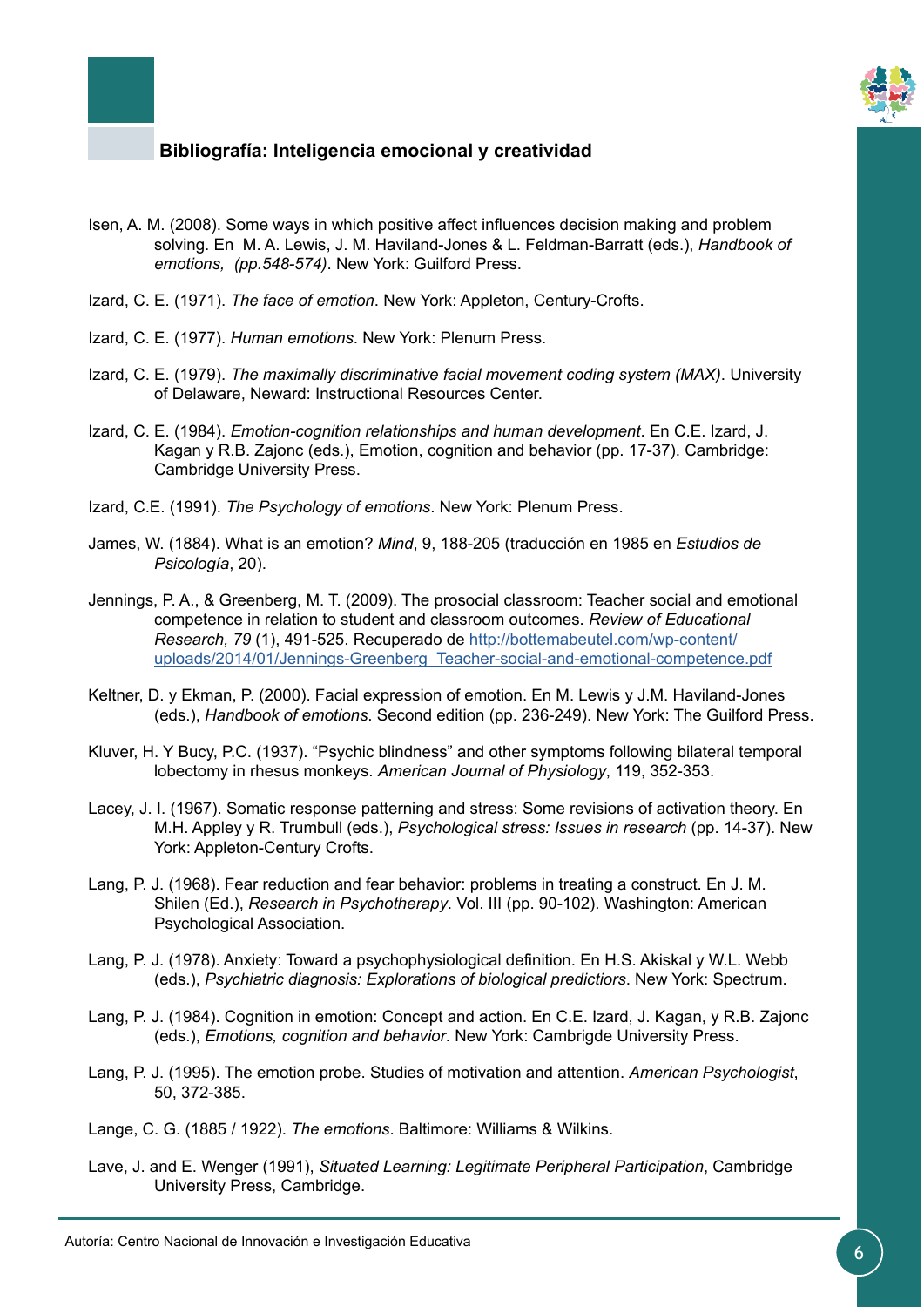

- Lazarus, R.S. (1966). *Psychological Stress and the Coping Processes*. New York: McGraw-Hill.
- Lazarus, R.S. (1984). On the primacy of cognition. *American Psychologist, 39,* 124-129.
- Lazarus, R.S. y Folkman, S. (1984). *Stress, Appraisal and coping*. New York: Springer Publishing Company.
- Lazarus, R.S. (1991). *Emotion and adaptation*. New York: Oxford University Press.
- Lazarus, R.S. (1999). *Stress and emotion: A new syntesis*. New York: Springer Publishing Company (Traducción española: ed. Desclée de Brouwer, 2000).
- LeDoux, J.E. (1987). Emotion. En F. Plum (ed.), *Handbook of physiology: 1. The nervous system. Vol. 5. Higher functions of the brain* (pp. 419-460). Bethesda, MD: American Physiological Society.
- LeDoux, J. E. (1993). Emotional memory systems in the brain. *Behavioral Brain Research*, 58, 69- 79.
- Lewis, M. D. y Granic, I. (2000). *Emotion, development and self-organization: Dynamic systems approaches to emotional development*. Cambridge, UK: Cambridge University Press.
- Lucas, B., G. Claxton, and E. Spencer (2013). Progression in Student Creativity in School: First Steps Towards New Forms of Formative Assessments. *OECD Education Working Papers, 86.* doi: [10.1787/5k4dp59msdwk-en](https://www.oecd-ilibrary.org/education/progression-in-student-creativity-in-school_5k4dp59msdwk-en)
- Mackinnon, D. W. (1962). The personality correlates of creativity: A study of American architects. In G. Nielson (Ed.),*Proceedings of the XIV International Congress of Applied Psychology. Vol. 2. Personality research* (pp. 11-39). Oxford, England: Munksgaard.
- MacLean, P.D. (1949). Psychosomatic disease and the "visceral brain": Recent developments bearing on the Papez theory of emotion. *Psychosomatic Medicine*, 11, 338-353.
- Marañón, G. (1924). Contribution à l'etude de l'action émotive de l'adrenaline. *Revué Francçaise du Endocrinologie*, 2, 301-325.
- Martindale C. (1989) Personality, Situation, and Creativity. In: Glover J.A., Ronning R.R., Reynolds C.R. (eds) *Handbook of Creativity. Perspectives on Individual Differences.* Boston, MA: Springer.
- Mayer, J. D., y Salovey, P. (1997). What is emotional intelligence? En P. Salovey y D. J. Sluyter (coords.), *Emotional development and emotional intelligence: Educational implications.* (pp. 3-34). New York, NY US: Basic Books.
- Mayer, J. D., Caruso, D. R., y Salovey, P. (2000). Selecting a measure of emotional intelligence: The case for ability scales. En R. Bar-On y J. D. A. Parker (coords.), *The handbook of emotional intelligence: Theory, development, assessment, and application at home, school, and in the workplace* (pp. 320-342). San Francisco, CA: Jossey-Bass.
- Mayer, J. D., Roberts, R. D., y Barsade, S. G. (2008). Human Abilities: Emotional Intelligence. *Annual Review of Psychology, 59*, 507-536. doi: [10.1146/annurev.psych.59.103006.093646](https://doi.org/10.1146/annurev.psych.59.103006.093646)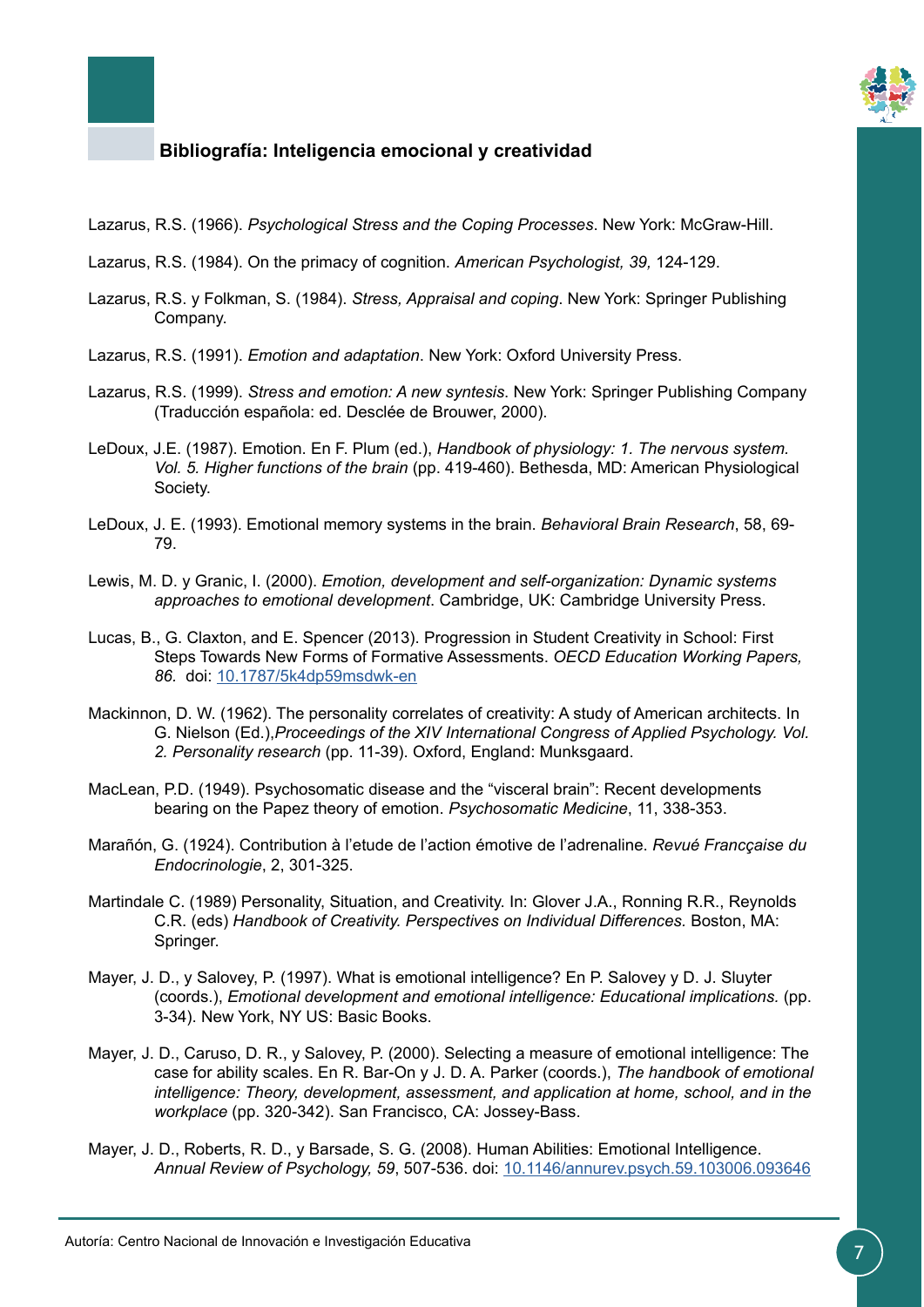

- Mestre, J. M., Guil, R., Lopes, P. N., Salovey, P., y Gil-Olarte, P. (2006). Emotional intelligence and social and academic adaptation to school. *Psicothema, 18* (supl.), 112-117. Recuperado de <http://www.psicothema.com/psicothema.asp?id=3285>
- Morris, J.S., Frith, C.D., Perrett, D.I., Rowland, D., Young, A.W., Calder, A.J. y Dolan, R.J. (1996). A differential neural response in the human amygdala to fearful and happy facial expressions. *Nature*, 383, 812-815.
- Öhman, A. (1987). The psychophysiology of emotion: An evolutionary-cognitive perspective. En P.K. Ackles, J.R. Jennings y M.G.H. Coles (eds.), *Advances in psychophysiology* (Vol. 2). Greenwich, CT: JAT Press.
- Ortony, A. y Turner, T.J. (1990). What´s basic about basic emotions? *Psychological Review*, 97, 315- 331.
- Papez, J. W. (1937). A proposed mechanism of emotion. *Archives of Neurology and Psychiatry*, 38, 725-743.
- Pennington, D. C. (2000). *Social cognition*. London: Routledge.
- Pérez Nieto, M. A.; Camuñas, N.; Cano Vindel, A.; Miguel Tobal, J.J. e Iruarrizaga, I. (2000). Anger and anger coping: a study of attributional styles. *Studia Psychologica*,42, 289- 302. Recuperado de [https://www.researchgate.net/profile/Antonio\\_Cano-Vindel/](https://www.researchgate.net/profile/Antonio_Cano-Vindel/publication/310951615_Anger_and_anger_coping_A_study_of_attributional_styles/links/583b110408ae3d9172412a21/Anger-and-anger-coping-A-study-of-attributional-styles.pdf?origin=publication_list) publication/310951615 Anger and anger coping A study of attributional styles/ [links/583b110408ae3d9172412a21/Anger-and-anger-coping-A-study-of-attributional-styles.](https://www.researchgate.net/profile/Antonio_Cano-Vindel/publication/310951615_Anger_and_anger_coping_A_study_of_attributional_styles/links/583b110408ae3d9172412a21/Anger-and-anger-coping-A-study-of-attributional-styles.pdf?origin=publication_list) [pdf?origin=publication\\_list](https://www.researchgate.net/profile/Antonio_Cano-Vindel/publication/310951615_Anger_and_anger_coping_A_study_of_attributional_styles/links/583b110408ae3d9172412a21/Anger-and-anger-coping-A-study-of-attributional-styles.pdf?origin=publication_list)
- Perkins, D.N. (1993). Person-plus: A distributed view of thinking and learning. En G. Salomon (Ed.), *Distributed cognitions. Psychological and educational considerations* (pp. 88-110). NY: Cambridge University Press.
- Rivers, S. E., Brackett, M. A., Reyes, M. R., y Salovey, P. (2008). *Emotion skills in early adolescence: Relationships to academic and social functioning*. Presentado en la reunión annual de la American Educational Research Association, New York, NY.
- Ruíz-Aranda, D., Cabello, R., Salguero, J. M., Palomera, R., Extremera, N., & Fernández-Berrocal, P. (2013). *Programa Intemo. Guía para mejorar la Inteligencia Emocional de los adolescentes.* Madrid: Ediciones Pirámide.
- Ruiz-Aranda, D., Castillo, R., Salguero, J.M., Cabello, R., Fernández-Berrocal, P. y Balluerka, N. (2012). Short- and mid-term effects of emotional intelligence training on adolescent mental health. *Journal of Adolescent Health, 51*, 462-467. doi: [10.1016/j.jadohealth.2012.02.003](https://doi.org/10.1016/j.jadohealth.2012.02.003)
- Russell, J.A. (1991a). Culture and the categorization of emotions. *Psychological Bulletin*, 110, 426- 450. Recuperado de [https://www2.bc.edu/james-russell/publications/psyc-bull1991.pdf](Recuperado de https://www2.bc.edu/james-russell/publications/psyc-bull1991.pdf)
- Russell, J.A. (1991b). The contempt expression and the relativity thesis. *Motivation and Emotion*, 15, 149-168. doi: [10.1007/BF00995675](http://psycnet.apa.org/doi/10.1007/BF00995675)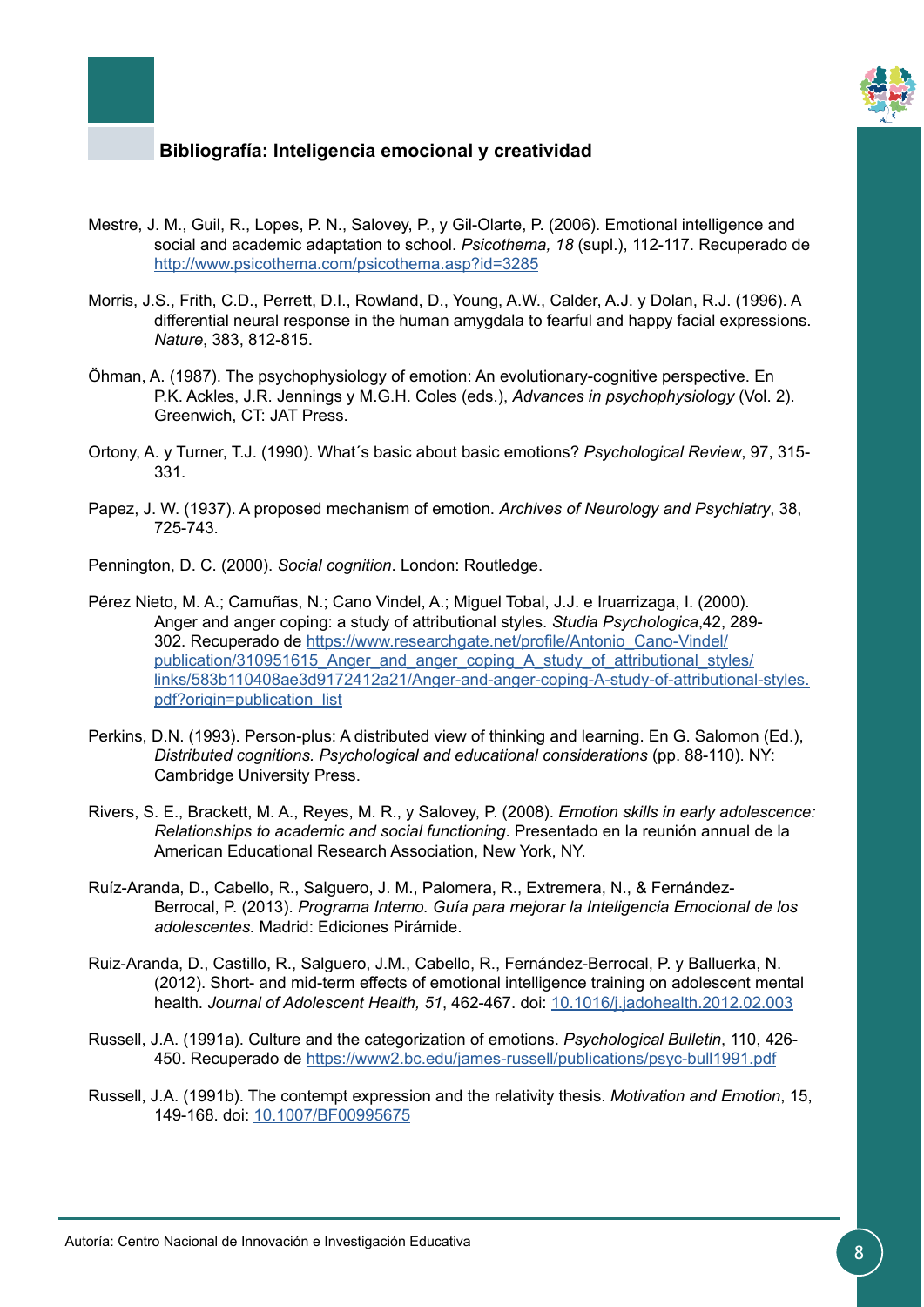

- Russell, J.A. y Feldma Barrett, L. (1999). Core affect, prototypical emotional episodes and other things called emotion: dissecting the Elephant. *Journal of Personality and Social Psychology*, 76, 805-819.
- Russell, J.A. y Lemay, G. (2000). Emotion concepts. En M. Lewis y J.M. Haviland-Jones (eds.), *Handbook of emotions*. Second edition (pp.491-503). New York: Guilford Press.
- Salovey, P., y Mayer, J. D. (1990). Emotional intelligence. *Imagination, Cognition and Personality, 9*, 185-211.
- Schachter, S. y Singer, J.E. (1962). Cognitive, social, and physiological determintants of emotions state. *Psychological Review*, 69, 379-399.
- Scherer, K.R. (1999). Appraisal theory. En T. Dalgleish y M. Power (eds.), *Handbook of Cognition and Emotion* (pp. 337-363). Chichester: John Wiley & Sons.
- Seligman, M.E.P. (1975). *Helplessness: on depression, development, and death*. San Francisco: Freeman Press.
- Shaver, P., Schwartz, J., Kirson, D. y O´Connor (1987). Emotion knowledge: Further exploration of a prototype approach. *Journal of Personality and Social Psychology*, 52, 1061-1086. Recuperado de https://www.researchgate.net/profile/Phillip\_Shaver/publication/19562788 Emotion Knowledge Further Exploration of a Prototype Approach/ [links/549db3ba0cf2d6581ab64071/Emotion-Knowledge-Further-Exploration-of-a-Prototype-](https://www.researchgate.net/profile/Phillip_Shaver/publication/19562788_Emotion_Knowledge_Further_Exploration_of_a_Prototype_Approach/links/549db3ba0cf2d6581ab64071/Emotion-Knowledge-Further-Exploration-of-a-Prototype-Approach.pdf)[Approach.pdf](https://www.researchgate.net/profile/Phillip_Shaver/publication/19562788_Emotion_Knowledge_Further_Exploration_of_a_Prototype_Approach/links/549db3ba0cf2d6581ab64071/Emotion-Knowledge-Further-Exploration-of-a-Prototype-Approach.pdf)
- Silk, J. S., Steinberg, L., y Morris, A. S. (2003). Adolescents' emotion regulation in daily life: Links to depressive symptoms and problem behaviors. *Child Development, 74*, 1869-1880.
- Simonton, D. K. (1976). Biographical determintants of achieved eminence: A multivariate approach to the Cox data. *Journal of Personality and Social Psychology, 33,* 218-226.
- Simonton, D. K. (1988). Creativity, leadership and chance. En R. Sternberg (Ed.), *op. cit*. pp. 386- 426.
- Smith, C. A. y Lazarus, R. S. (1993). Appraisal components, core relational themes, and the emotions. *Cognition and Emotion*, 7, 233-269.
- Spencer, E., B. Lucas and G. Claxton (2012) *Progression in Creativity Developing New Forms of Assessment: A literature Review*, CCE, Newcastle.
- Steiner, G. (2009). The concept of open creativity: Collaborative creative problem solving for innovation generation-a systems approach. *Journal of Business and Management, 15*(1), 5.
- Sternberg, R. (1985). Implict theories of intelligence, creativity and wisdom. *Journal of Personality and Social Psychology, 49*, 607-627. doi: [10.1037/0022-3514.49.3.607](http://psycnet.apa.org/doiLanding?doi=10.1037%2F0022-3514.49.3.607)
- Sternberg, R. J. (1990). Wisdom and its relations to intelligence and creativity. En R. J. Sternberg (Ed.), *Wisdom: Its nature, origins, and development* (pp. 142–159). New York: Cambridge University Press.